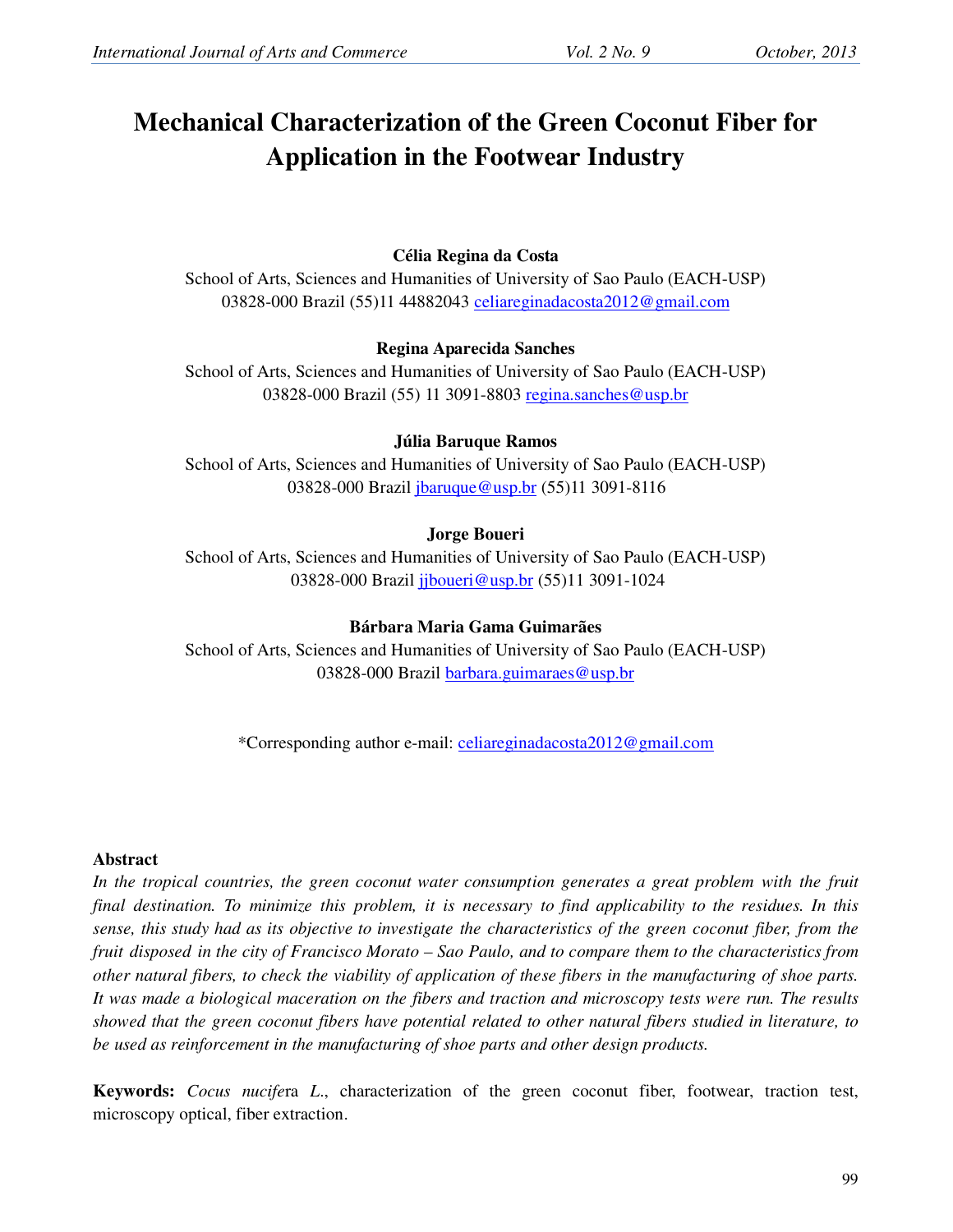#### **Introduction**

The needs required by the modern man led to a rampant consumption of the non- renewable resources which manifests in damage to the environment, such as accumulation of non-biodegradable trash on soil and issue of pollutant gas on the atmosphere (Leite *et al.*, 2010).

The synthetic fibers were initially developed with the objective of improving the characteristics of the natural fibers properties and cooperating when it comes to the vulnerability of the textile industries towards problems in the agricultural production of fibers (Barbosa, 2002). Nowadays, the synthetic fibers derivative from oil had an increasing index in its applications. However, due to the raise of environmental problems emerged from the processing or discard of its products, there was the need to look for biodegradable and renewable raw materials.

In the footwear industry, the components used in the manufacturing are pollutant, essentially when it is about the leather tanning with chromium salts. In this phase there is a great amount of solid and gaseous waste thrown in the effluents (Ganem,

2007); and also when it comes to the manufacturing of other parts of the shoe, such as the sole. The polyurethane (PU), which is a synthetic polymer with a high performance used in the manufacturing of insoles and soles, also generates pollution during its processes, and issue toxic substances in the environment (Fernandes,

2008).

There is a pursuit for new materials that ease these environmental problems, thus there is an interest in research for the development of compounds that use natural fibers as alternatives to replace products that damage the environment (Visconte,

2006). Natural fibers have been used by men for millennia to produce fabric and techniques for textile production, and are present among the world cultures (Duarte *et al*., 2012).

The use of natural fibers is associated to the factor that they are biodegradable, less abrasive and have a low cost related to the synthetic fibers (Leite, 2010). The green coconut fibers come from renewable sources, originating from the food industry waste in the tropical countries, where the green coconut water is consumed, and its use also collaborates in the reduction of solid waste that is issued in the environment (Visconde, 2006).

The mature coconut fiber is already applied in the industry and agriculture, yet the fiber of the green coconut bark does not have much applicability due to the high moisture of the barks (85%), and the fibers characteristics disfavor certain applications that are often employed with the dry coconut fibers. Its use by the fibers finishing industries is not high because of the lack of knowledge on its properties (Rosa *et al.*, 2001).

The coconut fibers are lignocellulosic materials collected from the coconut mesocarp, the coconut palm fruit (*Cocus nucifera L.*) mainly grown in the tropics. The fibers have hardness and mechanical resistance due to the high lignin, which also serves as a protection for the tissue against the action of microorganisms (Leite *et al*., 2010).

These characteristics of the green coconut fibers increase its possibilities of use in some shoe parts, for the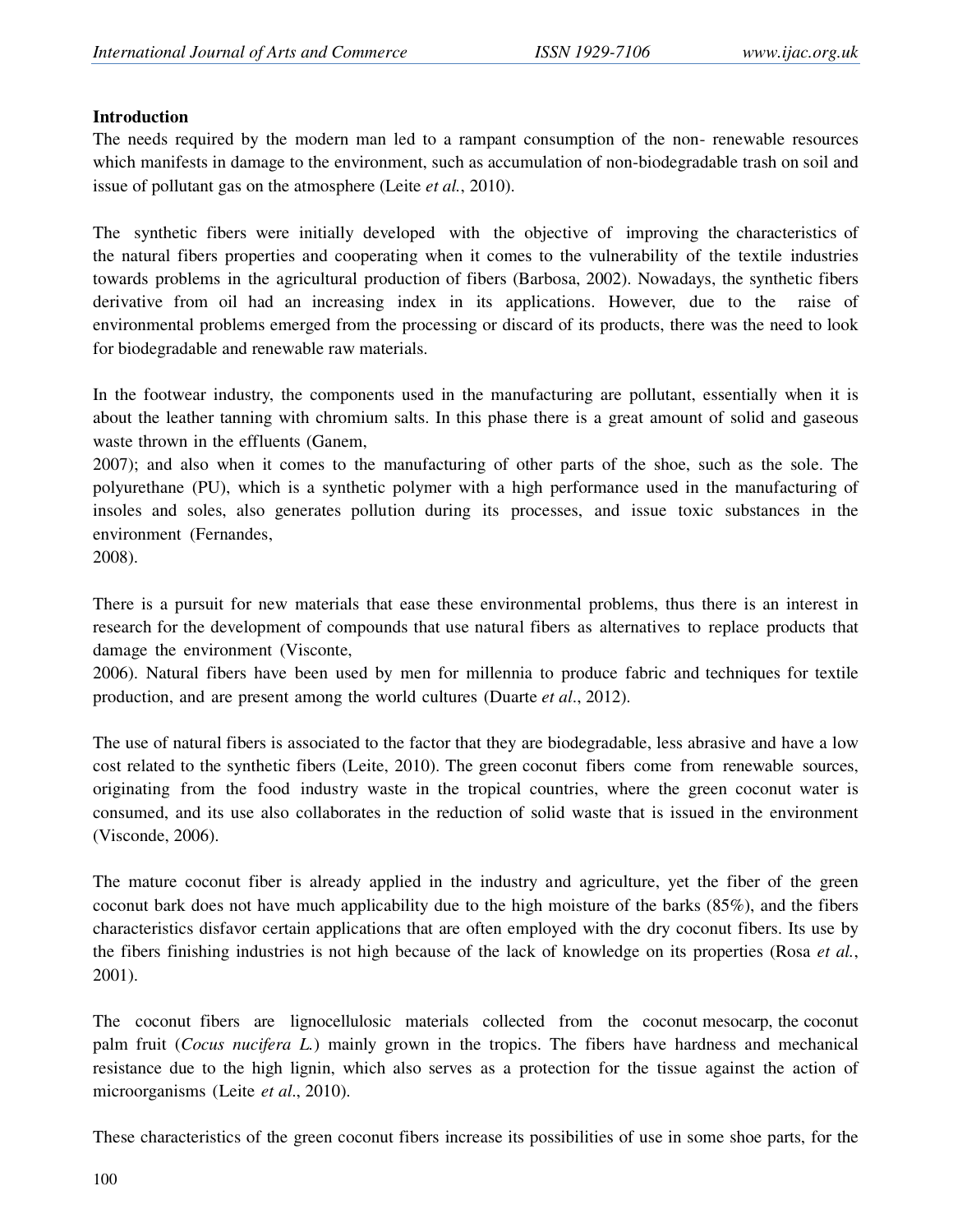rigidity provided by the lignin gives a good resistance. Another important element found in these fibers is the preservation against the bacteria attacks, for the lignin has a high natural preservation towards other natural fibers already studied in literature. Table 1 shows percentages of total lignin found on natural fibers:

According to Corrandini *et. al.* (2009), there is still few studies aiming to the use of green coconut fibers despite of their characteristics comparing to other natural fibers.

Embrapa (Brazilian Agricultural Research Corporation), together with a metallurgy industry, developed an equipment to separate the dust and the fiber from the green coconut shell. This equipment made feasible the agricultural use of the fiber, and also provides substrate to the insole manufacturing for the footwear industry (Silveira, 2008).

The main stages for the fiber extraction are (Silveira, 2008):

**Trituration:** the residue is cut by a roll of fixed knives, which shave the barks, and then goes through fixed hammers that are responsible for the product crushing;

**Squeezing:** withdrawal of moisture and toxic salts used along the plant cultivation;

 **Fiber selection and dust:** the fibers are separated from the dust with a machine that has a roll of fixed knives and a perforated sheet. The material is whirled along the machine axis, and by a density difference the dust comes out through the sheet holes, and the fiber comes out at the end of the course;

□ Fiber sieving: the fiber impurities are separated with a thick sieve;

**Dust thermal treatment:** to eliminate the microorganisms it is undergone a rotative heater at 80°C for 20 minutes;

**Pressing:** the dust and fiber, which are little dense, are compacted with a hydraulic press to reduce the transportation costs.

The use of green coconut fibers can generate the production of low-cost materials, and also reduce the solid waste resulting from the increasing coconut consumption (Santos, 2002). The knowledge on the chemical, mechanical and other characteristics of the green coconut is substantial to understand its use potential (Corrandini, 2009).

In Brazil, coconut fiber was used in the manufacture of seats car, but was replaced by polyurethane after 1990s. Currently, the sector that has been highlighted is gardening, due the ecological factors in the protection against the extinction of the tree fern (*Dicksonia sellowiana Hook*). The fiber of coconut can be applied in sectors of design objects for home, furniture, composites, geotextiles and others.

The objective of this study was to investigate some mechanical characteristics of the coconut fiber for a possible applicability on the footwear industry, in order to contribute to its potential in the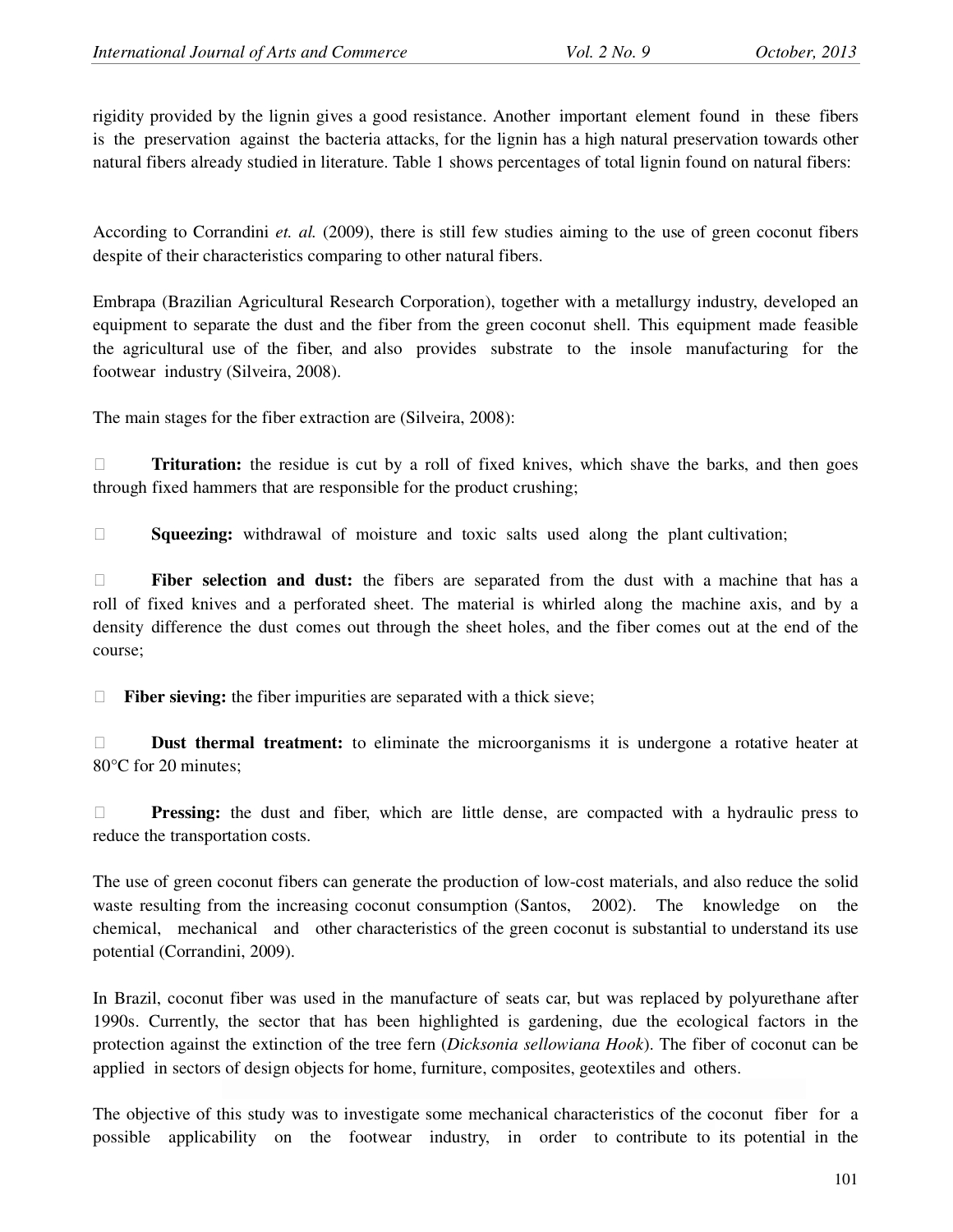manufacturing of certain parts of the shoe, replacing the ones already made in a very environment-pollutant way (MARTINS *et al*., 2013).

#### **1. Materials and methods**

The fruit were collected in disposal areas of the coconut water businesses, in the city of Francisco Morato, greater São Paulo region.

1.1 Chemical characterization

Literatures that relate the lignin with the possibility of green coconut fiber use in the manufacturing of shoe parts that need rigidity were researched.

1.2 Treatment and characterization of the coconut fibers

First, the green coconut fibers were separated from the external part of the bark, then they were subjected to a biological maceration process, in which the coconut barks remained immersed in water for 4 weeks so that the spontaneous anaerobic fermentation of the vegetable matter could happen and help in the woody bundles liberation (Castilhos, 2011). After this stage, the fibers were left in water for 24h more for removal of water-soluble extractives and impurities originary from the maceration process, and air-dried for 24h.

#### 1.3 Samples acclimatization

The fibers were previously acclimatized for a period of 7 days at  $20^{\circ}$ C and 65% relative humidity. The samples were conditioned in conditioning tool for textiles or conditioner brand Mesdan (Climatest model M250-RH, Italy).

# 1.4 Optical microscopy

Analyses were analyzed usind an stereo-microscope (Leica, model MS5, Germany)

coupled to video camera to capture digital images (Vista Protos IV, model VPC

122/CH, 1/2'' CCD, Britain). The images were captured and processed by the system code 2000 Video Analyser 250 (Mesdan, Italy).

# 1.5 Mechanical characterization – tension tests

Assays for determining the tensile properties and elongation were performed on a dynamometer ("tester machine") Instron (model 5569, Norwood, USA). The load cell used for testing was a maximum of 10 N (1 kgf or approximately). Were employed rubberized grip jaws with dimensions of 2.5 x 2.5 cm. The distance between the grips was 25 mm and the displacement speed during testing was 50 mm / min. 20 fibers were tested. Were determined averages, standard deviations and coefficients of variation of breaking load (N), tenacity at break (cN / tex), elongation at breaking load (mm), percentage elongation at break (%) and Young's modulus (N / tex).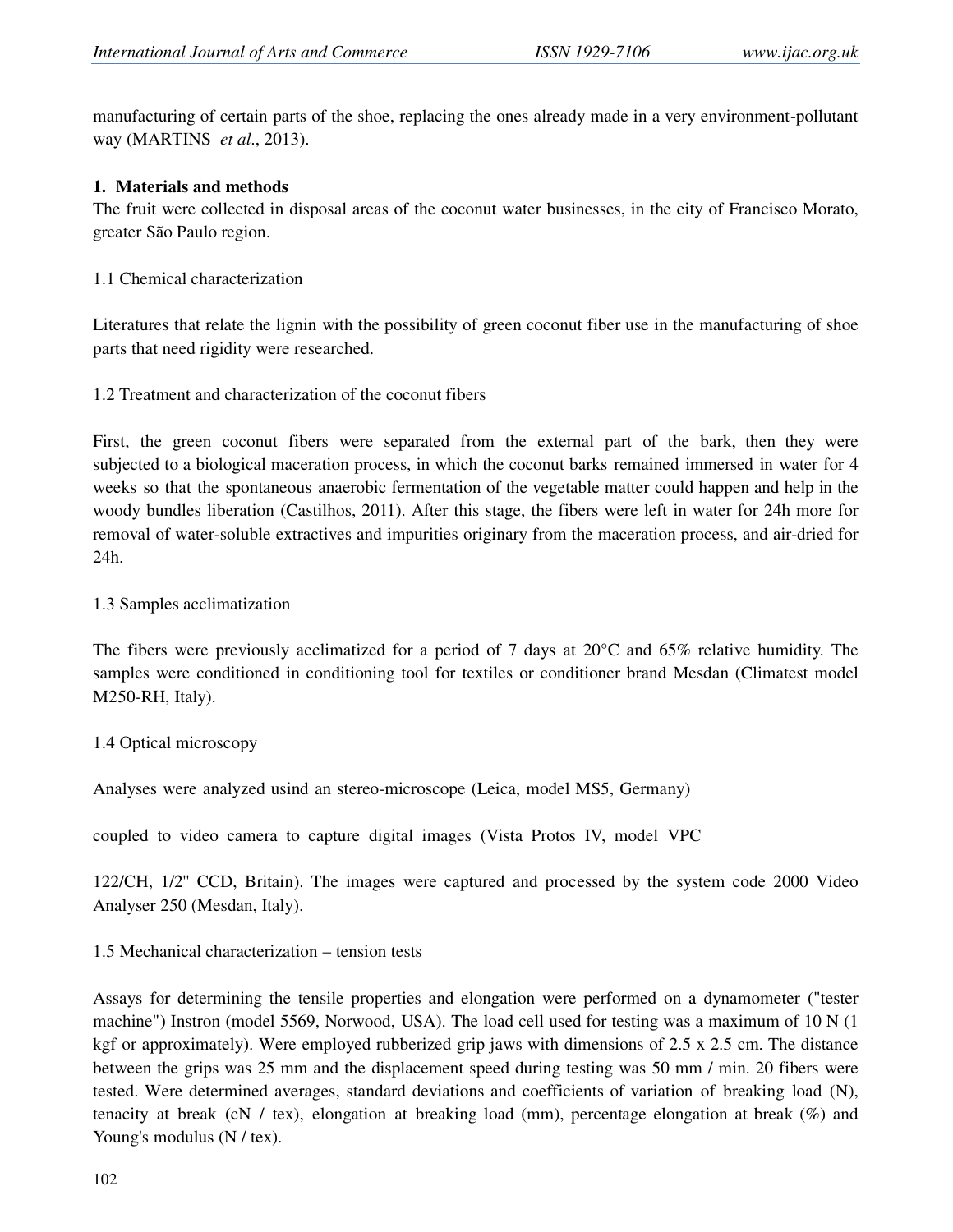# **2. Results and Discussion**

# 2.1 Chemical composition

According to the researched literatures on the total lignin present in the green coconut fibers, approximately 44%, gives the fiber a good resistance and a protection against microorganism attacks, crucial aspects for the use in the footwear industry (Razera, 2006). The high lignin favors the fibers flexibility (Corrandini, 2009; Pannirselvam *et al*., 2005).

# 2.2 Optical microscopy

The optical microscopy consisted in analyzing the fiber surface, providing an image produced by the interaction between light and fiber, with a wide field of observation. Figure 1 shows the optical microscopy done on the surface of the green coconut fibers, with a magnification of 20 times, and Figure 2 shows the same fiber with a magnification of 32 times. The superficial aspect is shaped like a "twisted shoelace", which gives the fiber a better rigidity.

2.3 Mechanical properties – tension tests

The mean values of linear density, tenacity and tensile strain of the green coconut fibers were determined; the experimental values are on Table 2.

The tenacity values of the green coconut fibers are lower when compared to the ones found in literature on jute and sisal. The tensile strain, on the other hand, is higher than the other natural fibers found in literature (Table 3).

The green coconut fibers can be divided in fine, medium and thick. The experimental results showed that the most resistant fibers are those with higher linear density.

The experimental results indicate that the mechanical properties of the green coconut fibers present a good resistance and demonstrate that these fibers can be applied in shoes. The high lignin provides a good flexibility quality to the fiber.

These results show that the green coconut fiber can be used in parts of shoe manufacturing, for they have good mechanical characteristics, easy production, availability among other advantages.

# **3. Conclusion**

Nowadays we can see a variety of materials used in the shoes manufacturing, such as the polyurethane (PU), used in soles and midsoles due to its resistance to abrasion and good adherence to the ground; the polystyrene, used in heels due to its resistance to impact; the ABS (acrylonitrile butadiene styrene), which has an excellent resistance to break. However, the most used material in the footwear industry is the leather, due to its ideal characteristics like good flexibility and wear. Nevertheless, these materials processes are highly pollutant and come from non- renewable raw materials. There is a trend in using natural materials in the footwear industry because of the scarcity and the environmental problems created during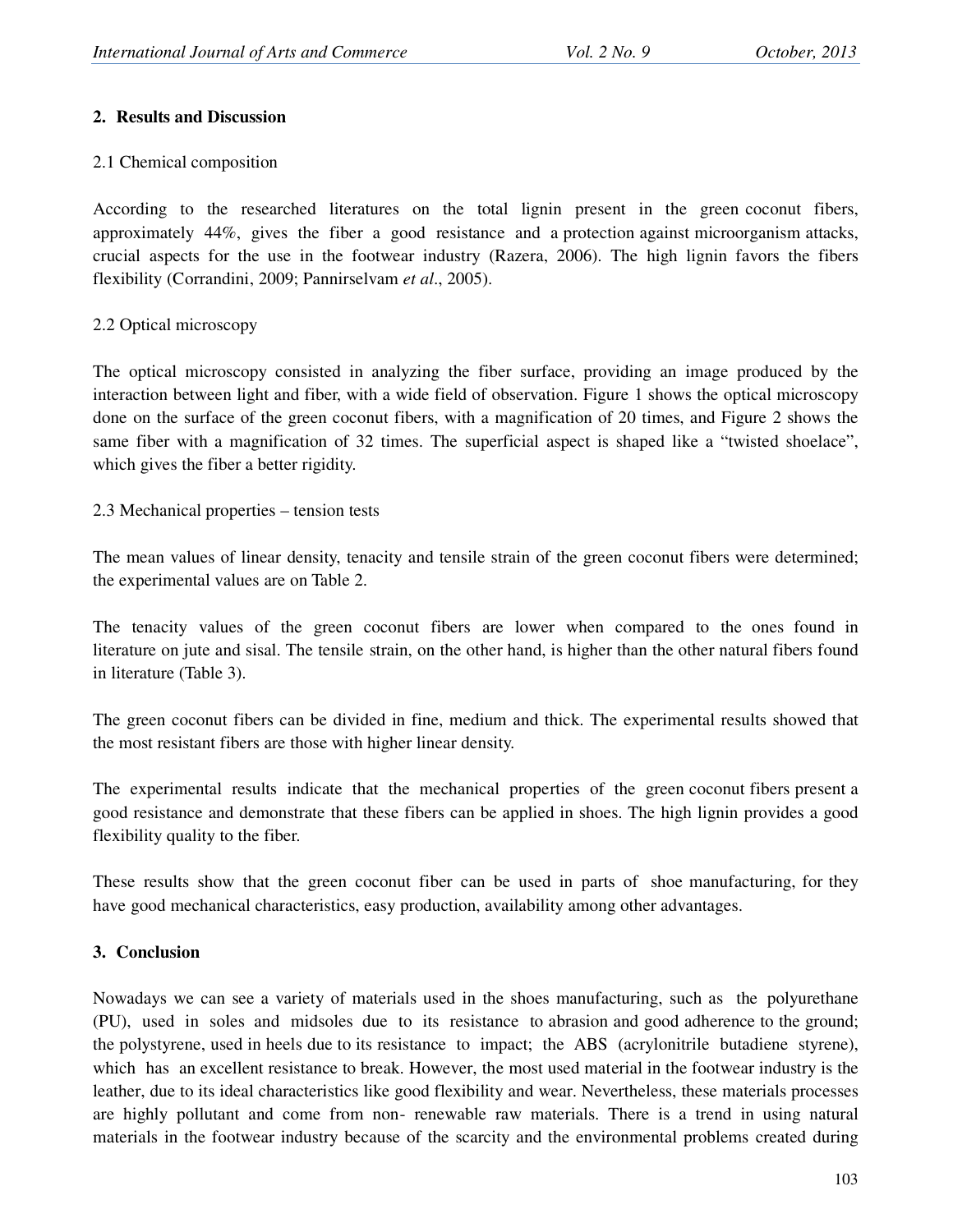the manufacturing processes. In this sense, the green coconut fiber is being studied for the use in the footwear industry.

From the obtained results, we can conclude that the high lignin in the green coconut fibers provides a good flexibility and a natural protection against microorganism attacks. The tenacity is close to the one found in literature, although it is higher than the values found for other natural fibers, such as: sisal fiber (1,5%) and jute (0,7%). Ergo, the green coconut fibers have potential, compared to other natural fibers researched in literature, to be used as reinforcements in shoe parts manufacturing.

The pursuit for sustainable materials is important to application in sectors that need renewable raw materials and need to reduce their environmental pollution, as the footwear industries and home decoration objects.

#### **References**

ASTM (American Society for Testing and Materials) ASTM D 3822. 2001. *Standard Test Method for Tensile Properties of Single Textile Fibers*. Pennsylvania: C ASTM International.

ABNT NBR ISO 139 (Associação Brasileira de Normas Técnicas). 2008. *Têxteis – Atmosferas - padrão para condicionamento e ensaio.*

Barbosa, M. Z. (2002). Perspectivas para a demanda de algodão e de fibras sintéticas (pp. 55-56). *BNDS Relato Setorial*.

Castilhos, L. F. F. (2011). Aproveitamento da fibra de coco*.* Instituto de Tecnologia do Paraná: TECPAR.

Corrandini, E., Rosa, M. F., Macedo, B.P., Paladin, P. D., & Mattoso, L. H. C. (2009). Composição química, propriedades mecânicas e térmicas da fibra de frutos de cultivares de coco verde (pp. 837-846). Jaboticabal: Revista Brasileira de Fruticultura 3.

Correa, C. A. (2000). Caracterização Mecânica: tração e impacto**.** São Carlos: Associação Brasileira de polímeros - ABPol.

Duarte S. A. Y., Queiroz, , R. S. , Sanches, R. A., Vicentini, C. R. G., & Dedini, F. G. ( 2012). Ethnobotany of Natural Fibres - Bactris setosa (tucum) in a Traditional Rural Community (pp. 18-20). Poland: Fibres & Textiles in Eastern Europe 2.

Fernandes, I.P.M.F. (2008). Dispersões aquosas de poliuretano e poliuretano-ureia. Concepção do produto e metodologias de caracterização. Dissertação de Mestrado- Escola Superior de Tecnologia e de Gestão de Engenharia Química.

Ganem, R. S., (2007), Curtumes: aspectos ambientais. Biblioteca Digital Câmera dos Deputados. Avalaible: [Online] and a series are a series and a series and a series and a series and a series and a series and a series and a series and a series and a series and a series and a series and a series and a ser http://bd.camara.gov.br/bd/bitstream/handle/bdcamara/1281/curtumes\_aspectos\_sen na.pdf?sequence=1(December 7, 2012).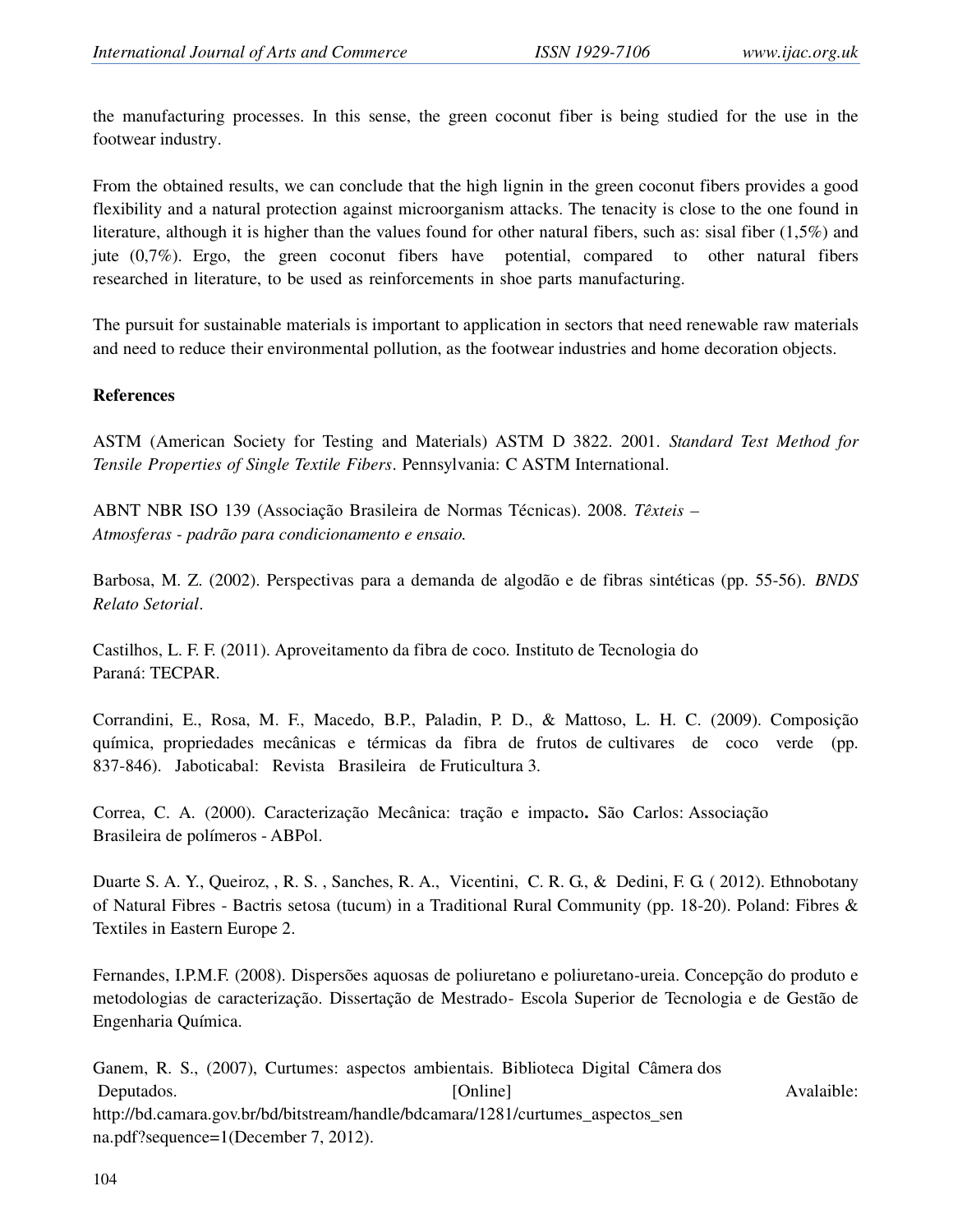Leite, M. C. A. M., Furtado, C.R. G., Couto, L. O., Oliveira, F. L. B. O., & Marabezi, T. R. C. (2010). Avaliação da biodegradação de compósitos de poli ( $\epsilon$ - caprolactona)/fibra de coco verde (pp. 339-344). São Carlos: Polímeros. 20.

MARTINS, A. P., WATANABE, T., SILVA, P. L. R., BORELLI, C., MARCICANO, J. P. P., & SANCHES, R. A. (2013). Aproveitamento de fibra de coco verde para aplicabilidade têxtil. Use of young nut coir fiber for textile applicability. Rio de Janeiro: Redige v.4, n.2.

Pannirselvam, P. V., Lima, F. A. M., Dantas, B. S., Santiago, B. H. S., Ladchumanadasivam, & Fernandes, M. R. P.(2005). Desenvolvimento de projeto para produção de fibra de coco com inovação de tecnologia limpa e geração de energia (pp.56-61). Brasilia: Revista Analytica 15.

Razera, I. A. T. (2006). Fibras lignocelulósicas como agente de reforço de compósitos de matriz fenólica e lignofenólica. Tese de Doutorado, Universidade de São Paulo, São Carlos.

Romero, L. L., Vieira, J. O. W. M, Martins, R. F, & Medeiros, L. A. R.(1995). Fibras artificiais e sintéticas**.** Brasilia: BNDS. Relatório setorial.

Rosa, M. de F., Abreu, F. A. P., Furtado, A. A. L., Brigido, A. K. L., & Norões, E. R. V. (2001). Processo agroindustrial: obtenção de pó de casca de coco verde. Fortaleza: Embrapa Agroindústria Tropical.

Santos, M. S. (2002). Propriedades térmicas e mecânicas de materiais à base de PET pós- consumo e cargas de coco. Dissertação de Mestrado, Universidade Federal do Rio de Janeiro.

Saville, B. P. (2007). Physical testing of textiles*.* Cambridge: The Textile Institute Woodhead Publishing Limited.

Silveira, M. S. (2008). Aproveitamento das cascas de coco verde para produção de briquete em Salvador-BA. Dissertação Pós–graduação em Gerenciamento e Tecnologias Ambientais no Processo Produtivo – Ênfase em Produção Limpa, Escola Politécnica da Universidade Federal da Bahia.

Visconte, L.L.Y., Ishizaki, M. H., Furtado, C. R. G., Leite, M. C. A. M., & Leblanc, J. L. (2006). Caracterização mecânica e morfológica de compósitos de polipropileno e fibras de coco verde: influência do teor de fibra e das condições de mistura (182- 186). Polímeros: Ciência e Tecnologia 16.